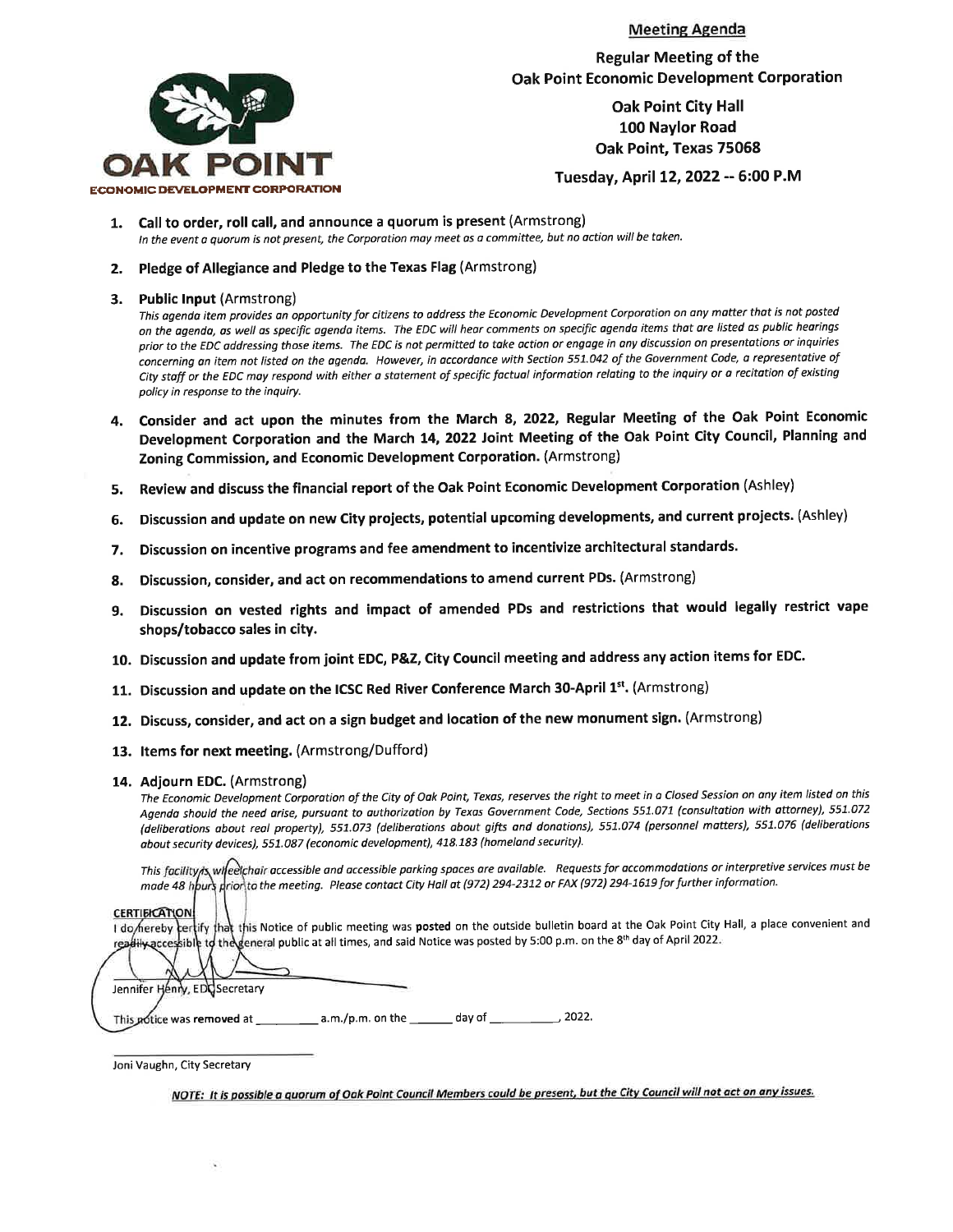

**Meeting Minutes Regular Meeting of the Oak Point Economic Development Corporation and the Oak Point City Council**

> **Oak Point City Hall 100 Naylor Road Oak Point, Texas 75068**

**Tuesday, March 8, 2022 -- 6:00 P.M**

# **1. Call to order, roll call, and announce an EDC quorum is present.**

President Armstrong called the meeting to order at 6:02 p.m. with the following roll call:

| Deborah Armstrong    | President       | Present |
|----------------------|-----------------|---------|
| James Hankins        | Vice President  | Present |
| <b>Scott Dufford</b> | Council Liaison | Present |
| Lou Americo          | <b>Director</b> | Absent  |
| Debbie Peterman      | <b>Director</b> | Present |
| Don Lindemann        | Director        | Absent  |
| Kevin Tam            | Director        | Absent  |

City staff present:

Stephen Ashley **City Manager** Jennifer Henry Court Clerk/Administrative Assistant

And with a quorum present the following items were addressed:

# **2. Pledge of Allegiance and Pledge to the Texas Flag.**

President Armstrong led the Pledge of Allegiance and the Pledge to the Texas Flag.

- **3. Public Input.** No public input.
- **4. Consider and act upon the minutes from the February 8, 2022 Meeting of the Oak Point Economic Development Corporation.**

Vice President Hankins made a motion to approve the minutes of the February 8, 2022 Meeting of the Oak Point Economic Development Corporation; motion seconded by Director Peterman.

# **Motion Passed 4-0**

- **5. Review and discuss the financial report of the Oak Point Economic Development Corporation**. City Manager Ashley presented the financial report and answered questions.
- **6. Discussion on new City projects and potential upcoming developments.**

City Manager Ashley gave an update on projects within the City including the Rudman Tract and the future acquisition by Ashlar Development. Anticipated closing on the property is scheduled for April contingent on a zoning change. City Manager Ashley also expressed that 4 acres on the Rudman Tract were planed as a donation to the City. Council Liaison Dufford gave an update on the Town Homes that he toured in Prosper, TX. Council Liaison Dufford expressed that he was impressed at the quality of the homes and mentioned the price point was starting around \$450,000. Also mentioned was to scale down the Oak Point Town Homes from 350 units to 250 units.

# **7. Discussion, and update on Corbin Design Monument Sign.**

President Armstrong updated the Board on the revised concept drawing from Corbin Design. New changes included font and a slight variation to the filigree on the sides of the pillars. Staff is anticipating updated pricing with and without lighting as well as design variation in the canopy that does not include leaves.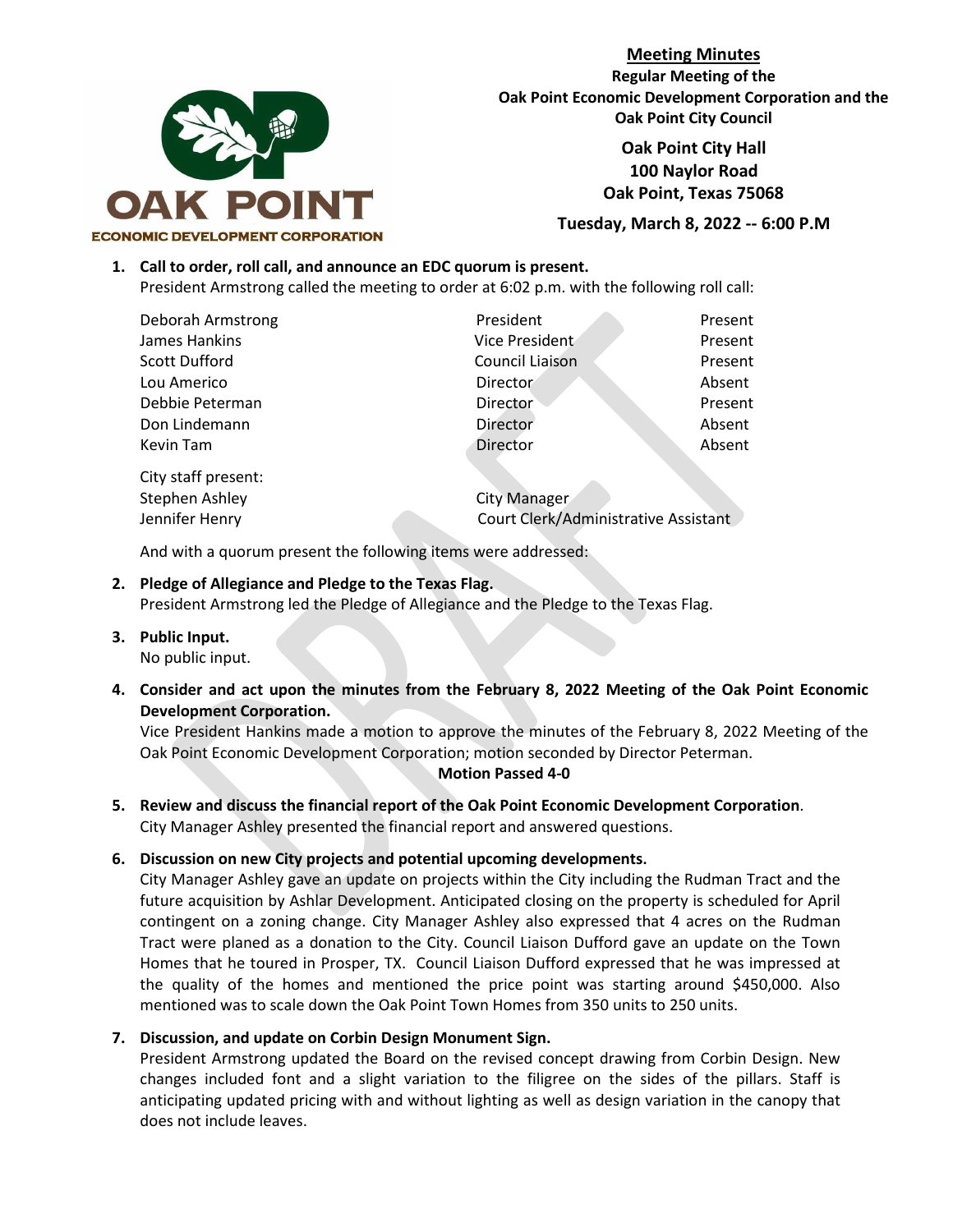# **8. Update on the ICSC Red River Conference March 30-April 1st, 2022.**

City staff Henry updated the Board with the booth space and furniture for the ICSC Conference. EDC Members who will attend will be President Armstrong, Vice President Hankins, and Director Peterman,. City Manager Ashley will also be attending.

**9. Update on Task Force/Sub Committee for Commercial Corridor Plan.** The members of the Task Force/Sub Committee for the Commercial Corridor Plan are James Hankins & Deborah Armstrong EDC, Mayor Dena Meek and Kirk Hawrysio City Council, Dr. Scott Nevin DISD. P&Z to appoint a member at the next P&Z Meeting.

# **10. Discussion on a possible joint meeting with the P&Z Commission.**

President Armstrong expressed a desire to meet jointly with the P&Z Commission; however, there is a scheduled meeting to be held with P&Z, City Council, and EDC Members on March 14<sup>th</sup>. Pending the discussion/outcome of the scheduled meeting, President Armstrong may ask to consider a joint meeting with P&Z at a later date.

# **11. Discussion on desired/undesired businesses within the city.**

City Manager Ashley explained all PDs have a list of approved businesses. City staff will send out the PDs for EDC Members to view. City Manager Ashley also explained possible ordinances placing restrictions within the City to discourage undesirable businesses.

# **12. Future Agenda Items.**

- Discuss incentive program amend fees to incent architectural standards
- Recommendations to amend current PDs
- Follow up from City Attorney on 2 items 1) Vested rights and impact of amended PDs 2) restrictions that we can legally place Vape shops/tobacco on sales in city
- Follow up from joint EDC, P&Z, City Council meeting
- ICSC update
- Budget for signage program.

# **13. Adjourn.**

President Armstrong adjourned the EDC meeting at 7:23 p.m.

Deborah Armstrong, President **ATTEST:**

 $\overline{\phantom{a}}$  , where  $\overline{\phantom{a}}$  , where  $\overline{\phantom{a}}$  , where  $\overline{\phantom{a}}$ 

Jennifer Henry, EDC Secretary

\_\_\_\_\_\_\_\_\_\_\_\_\_\_\_\_\_\_\_\_\_\_\_\_\_\_\_\_\_\_\_\_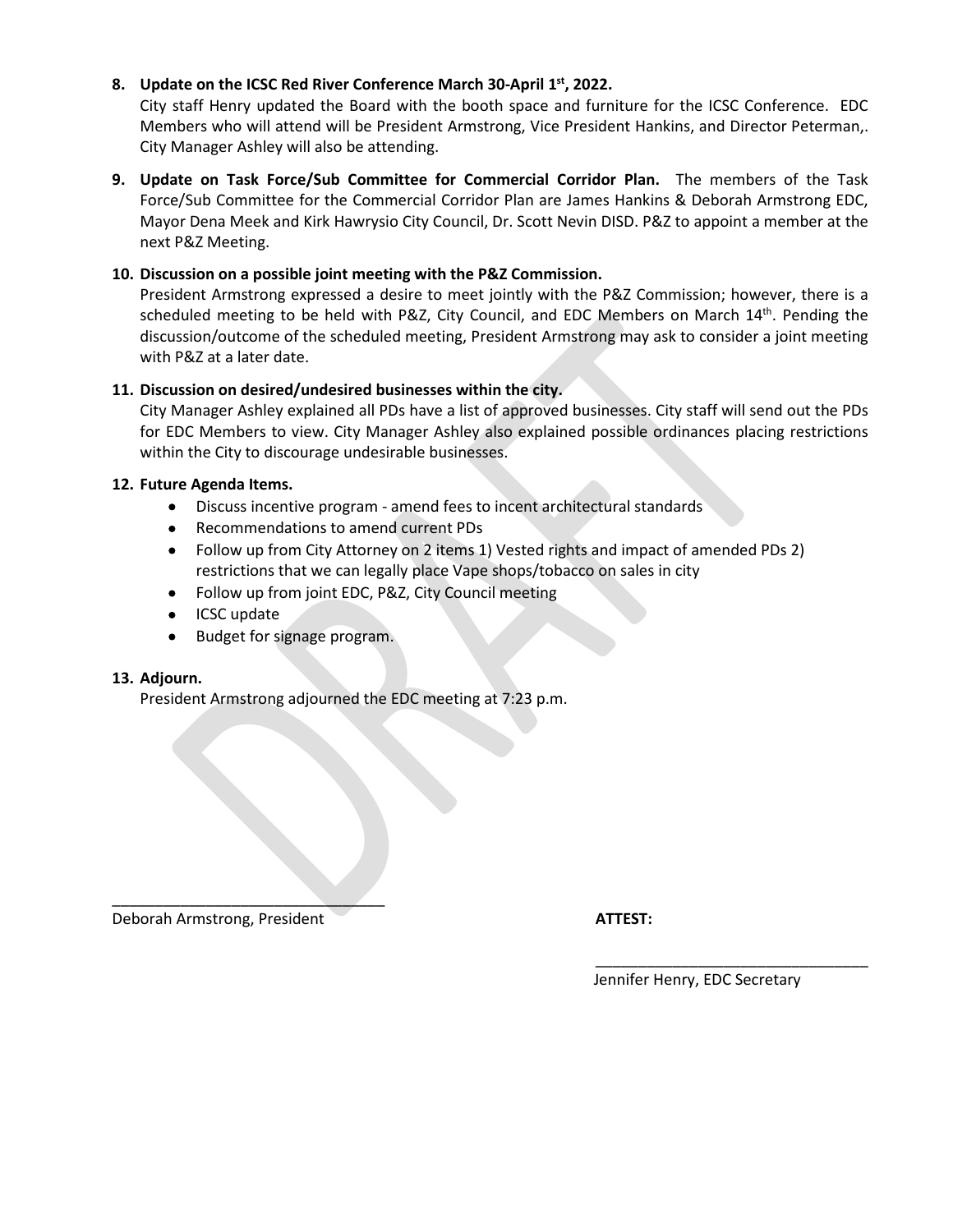**Meeting Minutes**



**Joint Meeting of the Oak Point City Council, Planning and Zoning Commission, and Economic Development Corporation**

> **Oak Point City Hall 100 Naylor Road Oak Point, Texas 75068**

**Monday March 14, 2022 -- 6:00 P.M.**

#### **1. Call to order, roll call, and announce a quorum is present**

Mayor Meek called the joint meeting of the City Council, Planning and Zoning Commission, and the Economic Development Corporation to order at 6:02 p.m. with the following roll call:

| Dena Meek                | Mayor                           | Present            |
|--------------------------|---------------------------------|--------------------|
| John Lusk                | Mayor Pro Tem                   | Present            |
| <b>Scott Dufford</b>     | Deputy Mayor Pro Tem            | Present            |
| Kirk Hawrysio            | <b>Council Member</b>           | Present            |
| Dave Klewicki            | Council Member                  | Present            |
| David McBeth             | <b>Council Member</b>           | Present            |
|                          |                                 |                    |
| <b>Brent Coleman</b>     | Chairperson                     | Present            |
| Jeff Stafford            | Vice Chairperson                | Absent             |
| <b>Barney Carrington</b> | Commissioner                    | Present, left 7:03 |
| David Garb               | Commissioner                    | Absent             |
| <b>Bill Gusick</b>       | Commissioner                    | Present            |
| Kevin Tam                | Commissioner                    | Present            |
| Debbie Peterman          | Commissioner                    | Present            |
| Jerry Raye               | Alternate                       | Absent             |
|                          |                                 |                    |
| Deborah Armstrong        | President                       | Absent             |
| James Hankins            | Vice President                  | Present            |
| Lou Americo              | Director                        | Absent             |
| Don Lindemann            | Director                        | Present            |
|                          |                                 |                    |
| City staff present:      |                                 |                    |
| Stephen Ashley           | <b>City Manager</b>             |                    |
| Jennifer Henry           | <b>Administrative Assistant</b> |                    |
|                          |                                 |                    |

#### **2. Pledge of Allegiance and Pledge to the Texas Flag**

Brent Coleman led the Pledge to the American Flag. James Hankins led the Pledge to the Texas Flag.

#### **3. Workshop to discuss the Commercial Corridor.**

Mayor Meek opened the discussion on the Commercial Corridor and turned the meeting over to City Manager Stephen Ashley who explained the timeline regarding the Commercial Corridor Study and introduced Jason Claunch, President of Catalyst Commercial, Inc. and Brennan Kane, Director of Planning with Halff Associates, Inc. Mr. Claunch and Mr. Kane gave a presentation. Steve Yetts, President of Ashlar Development and Jesse Childers, Development Manager with Ashlar Development gave a presentation.

 $\overline{\phantom{a}}$  , and the contract of the contract of the contract of the contract of the contract of the contract of the contract of the contract of the contract of the contract of the contract of the contract of the contrac

# **4. Adjourn City Council, PZ, EDC**

Mayor Meek adjourned the meeting at 8:45 p.m.

\_\_\_\_\_\_\_\_\_\_\_\_\_\_\_\_\_\_\_\_\_\_\_\_ James Hankins, Vice President

ATTEST: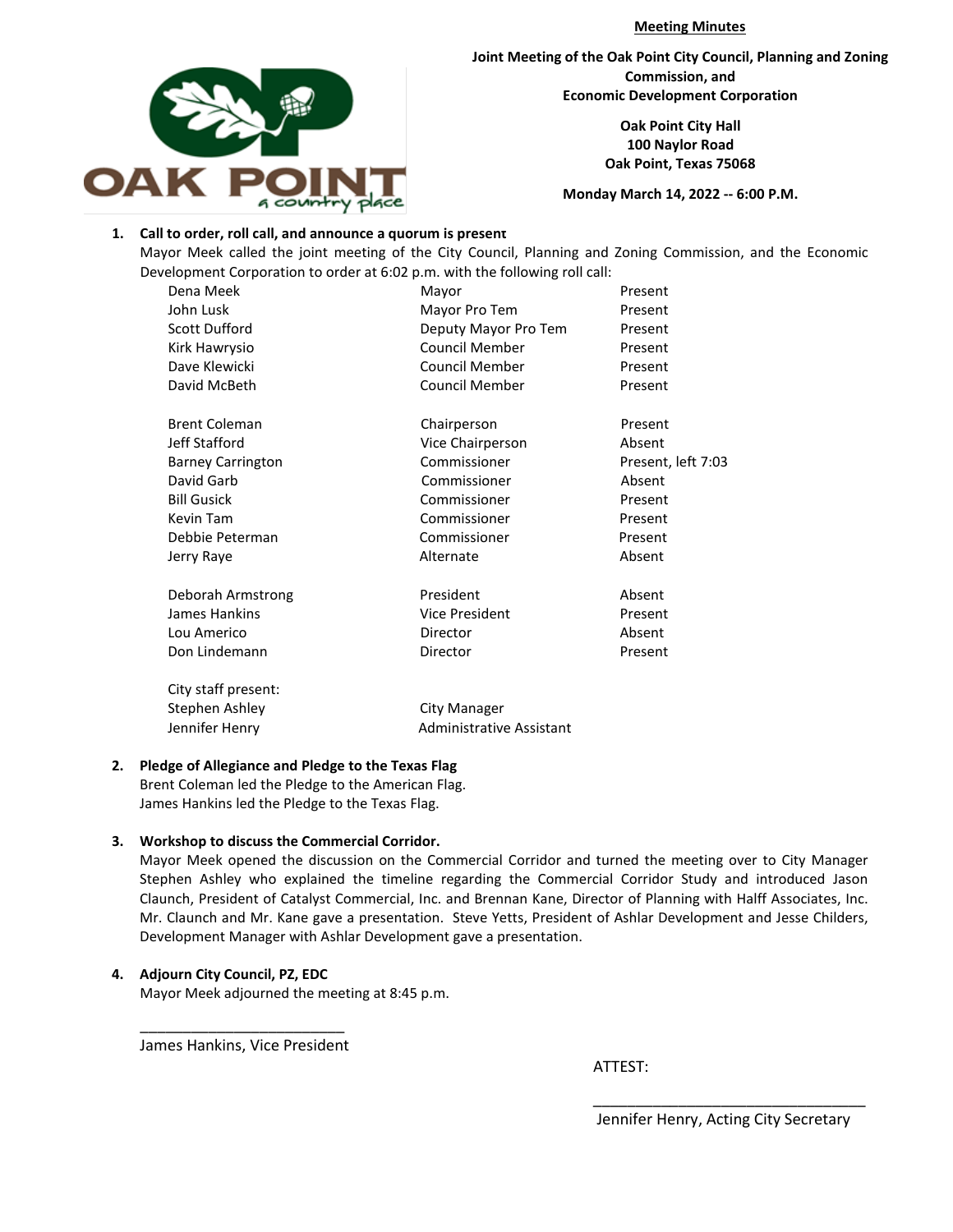

# EDC Monthly Financial Report Period ending March 31, 2022

Donna Boner **Finance Manager**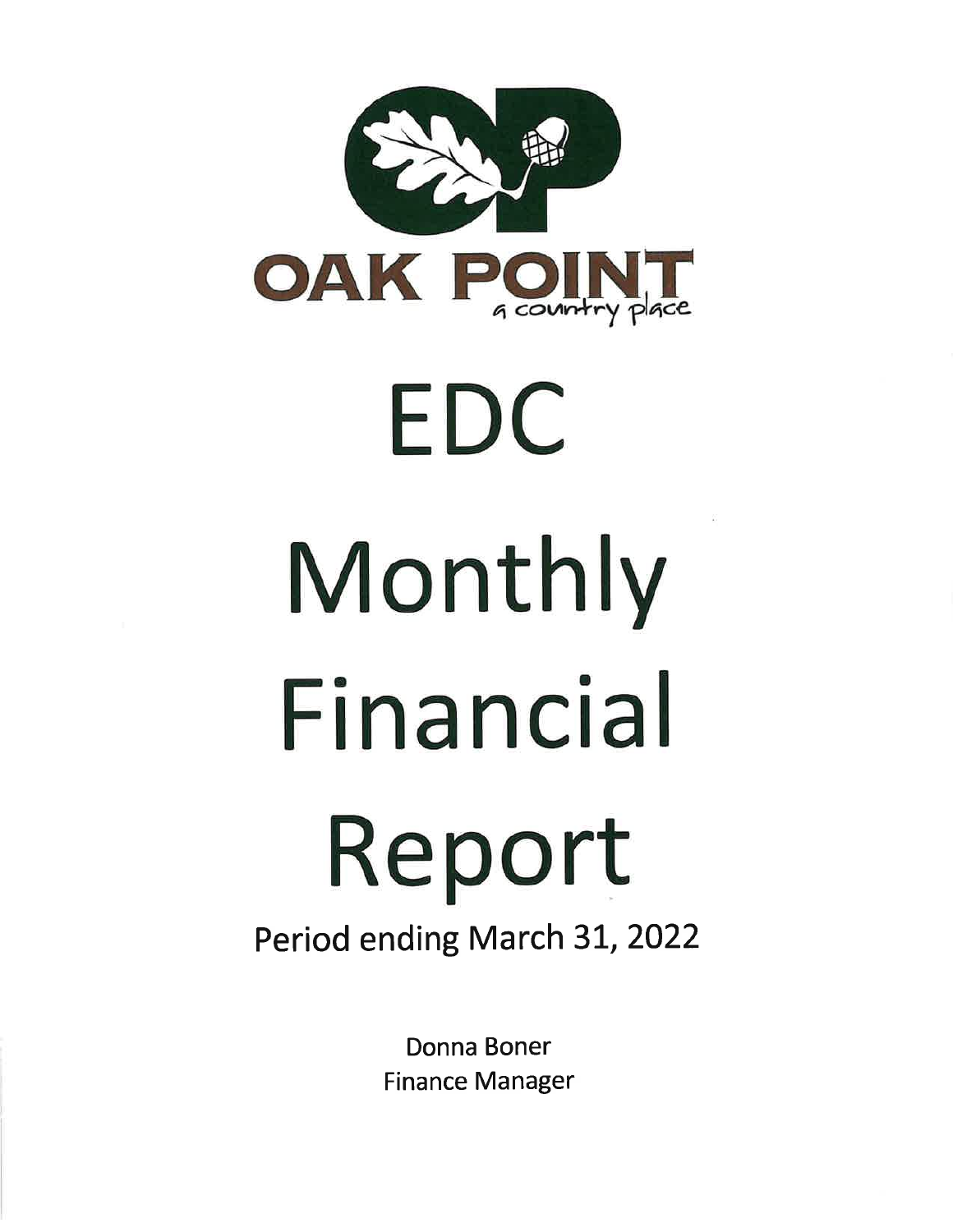

**Economic Development Corporation (EDC) Board of Directors** To: Donna Boner, Finance Manager From: Oak Point EDC Meeting - Tuesday, April 12, 2022 Re: Date: April 5, 2022

# **Agenda Item:**

Review and discuss a financial report of the Oak Point Economic Development Corporation.

# **Description of Agenda Item:**

The attached financial report is intended to provide the EDC with an overview of the EDC's current finances.

# Year-To-Date Budget Report

The Year-To-Date Budget Report compares budgeted and actual year-to-date revenues and expenditures. In reviewing the year-to-date revenues and expenditures in the Report, the EDC should note that 50% of the 2021-2022 budget year has transpired.

# **Sales Tax Revenue Analysis**

The Sales Tax Revenue Analysis tracks the collection of sales tax revenue and compares current year sales tax collections with prior year collections. Annual sales tax collections are higher than projected. Sales Tax Revenue for the months of October 2021 and November 2021 are directly related to last fiscal year; therefore, these amounts are not part of the FY 2021-22 financials. For fiscal year 2021-22, the EDC sales tax revenue received through March 31, 2022 is \$85,715.24. On the cash basis, the EDC sales tax revenue received is \$125,956.65 from October 31, 2021 through March 31, 2022, which represents an increase of \$20,317.37 or 19% from October 2021 through March 31, 2022.

# **EDC Fund Balance**

As of March 31, 2022, the balance of the EDC Fund is \$1,096,701.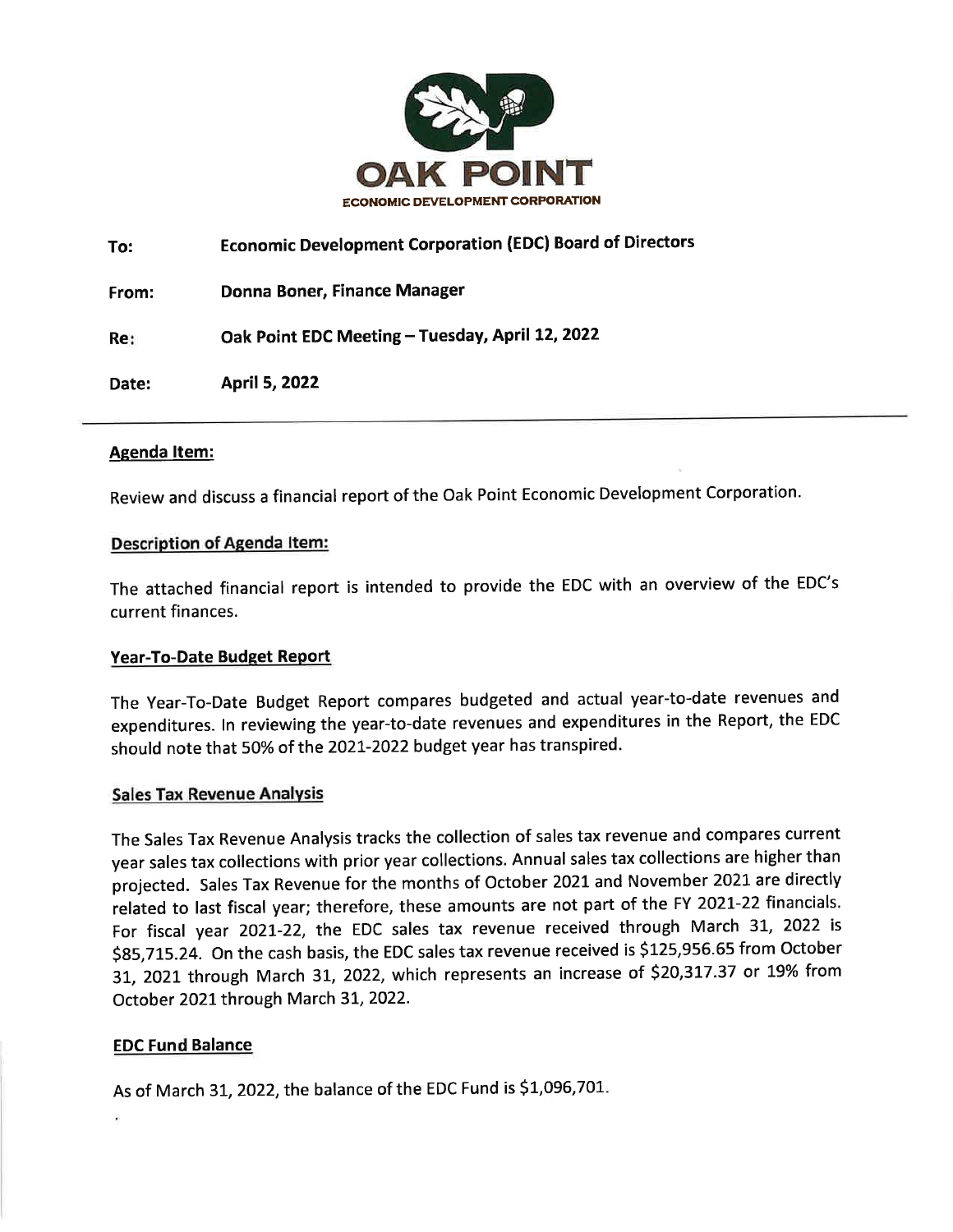# **Attached Documents:**

**EDC Financial Report** 

# **Board, Committee and/or Staff Recommendation:**

 $\overline{\mathcal{O}}$ 

It is recommended that the EDC review and discuss the current financial report of the Oak Point **Economic Development Corporation.**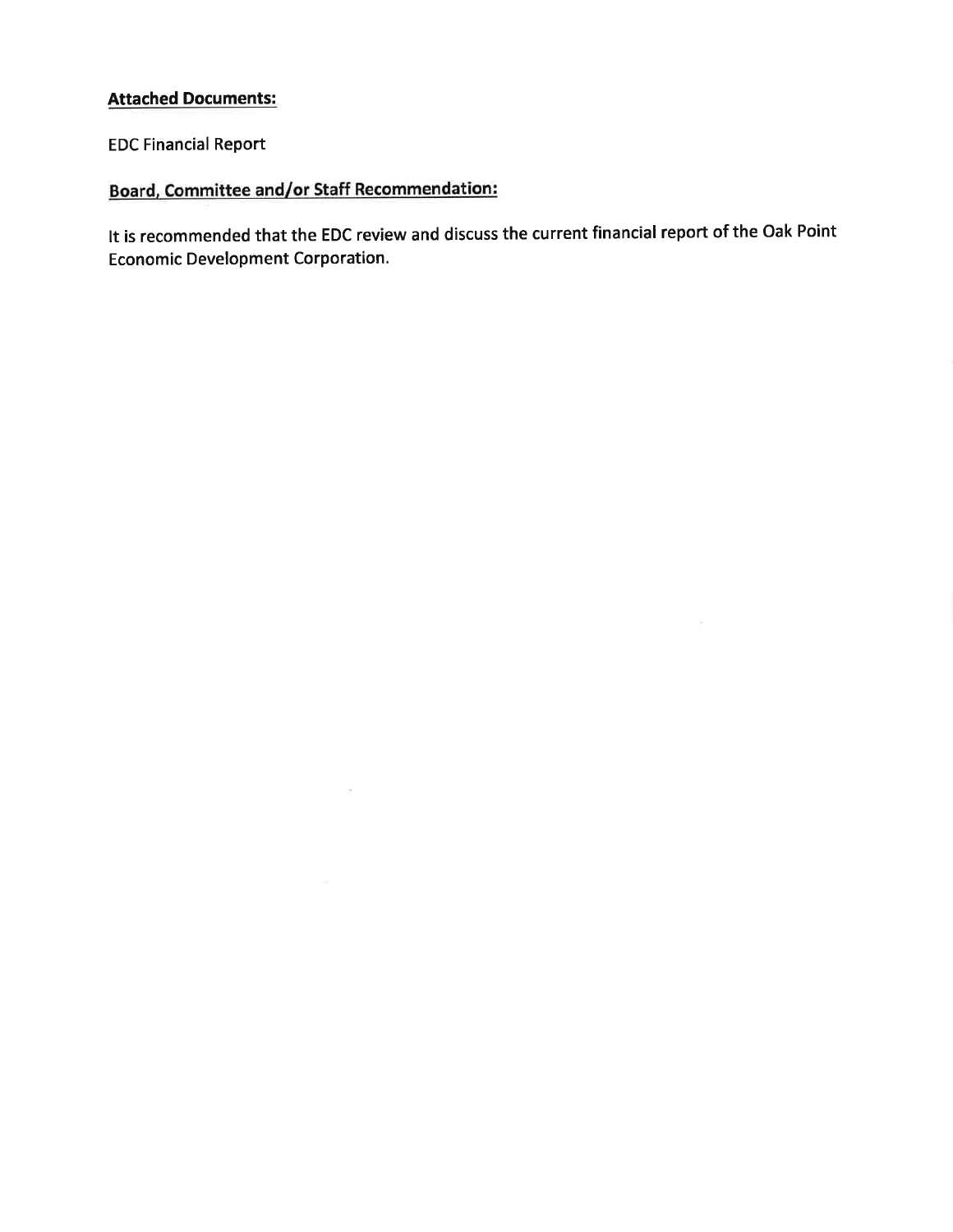City of Oak Point, TX



# **Budget Report**

**Account Summary** 

For Fiscal: 2022 Period Ending: 03/31/2022

|                |                                                          | Original<br><b>Total Budget</b> | Current<br><b>Total Budget</b> | Period<br><b>Activity</b> | <b>Fiscal</b><br>Activity | Variance<br>Favorable<br>(Unfavorable) | Percent<br><b>Used</b> |
|----------------|----------------------------------------------------------|---------------------------------|--------------------------------|---------------------------|---------------------------|----------------------------------------|------------------------|
|                | Fund: 50 - Economic Development Fund                     |                                 |                                |                           |                           |                                        |                        |
| Revenue        |                                                          |                                 |                                |                           |                           |                                        |                        |
|                | SubObject: 560 - EDC Fund - Revenue                      |                                 |                                |                           |                           |                                        |                        |
| 50-56-560100   | General Sales Taxes - EDC Fund                           | 216,000.00                      | 216.000.00                     | 17,732.28                 | 85,715.24                 | $-130,284.76$                          | 39.68%                 |
| 50-56-560300   | Interest Income - EDC                                    | 120.00                          | 120.00                         | 142.22                    | 328.82                    | 208.82                                 | 274.02%                |
|                | SubObject: 560 - EDC Fund - Revenue Total:               | 216,120.00                      | 216,120.00                     | 17,874.50                 | 86,044.06                 | -130,075.94                            | 39.81%                 |
|                | <b>Revenue Total:</b>                                    | 216,120.00                      | 216,120.00                     | 17,874.50                 | 86,044.06                 | -130,075.94                            | 39.81%                 |
| <b>Expense</b> |                                                          |                                 |                                |                           |                           |                                        |                        |
|                | Department: 850 - EDC - Economic Development Corp        |                                 |                                |                           |                           |                                        |                        |
|                | SubObject: 880 - EDC Fund - Expenses                     |                                 |                                |                           |                           |                                        |                        |
| 50-850-880100  | Consultants                                              | 64,510.00                       | 64,510.00                      | 3,010.00                  | 15,316.25                 | 49,193.75                              | 23.74%                 |
| 50-850-880200  | Trade Shows, Membership & Profes                         | 13,505.00                       | 13,505.00                      | 1,331.33                  | 1,856.33                  | 11,648.67                              | 13.75 %                |
| 50-850-880300  | Advertising                                              | 41,300.00                       | 41,300.00                      | 0.00                      | 0.00                      | 41,300.00                              | 0.00%                  |
| 50-850-880500  | Printing & Postage                                       | 2,500.00                        | 2,500.00                       | 0.00                      | 0.00                      | 2,500.00                               | 0.00%                  |
| 50-850-880700  | Training                                                 | 3.000.00                        | 3,000.00                       | 0.00                      | 0.00                      | 3,000.00                               | 0.00%                  |
| 50-850-880800  | <b>Transfer to GF-Staff Support</b>                      | 15,000.00                       | 15,000.00                      | 0.00                      | 2,190.78                  | 12,809.22                              | 14.61%                 |
|                | SubObject: 880 - EDC Fund - Expenses Total:              | 139,815.00                      | 139,815.00                     | 4,341.33                  | 19,363.36                 | 120,451.64                             | 13.85%                 |
|                | Department: 850 - EDC - Economic Development Corp Total: | 139,815.00                      | 139,815.00                     | 4,341.33                  | 19,363.36                 | 120,451.64                             | 13.85%                 |
|                | <b>Expense Total:</b>                                    | 139,815.00                      | 139,815.00                     | 4,341.33                  | 19,363.36                 | 120.451.64                             | 13.85%                 |
|                | Fund: 50 - Economic Development Fund Surplus (Deficit):  | 76,305.00                       | 76,305.00                      | 13,533.17                 | 66,680.70                 | $-9,624.30$                            | 87.39%                 |
|                | <b>Report Surplus (Deficit):</b>                         | 76,305.00                       | 76,305.00                      | 13,533.17                 | 66,680.70                 | $-9,624.30$                            | 87.39%                 |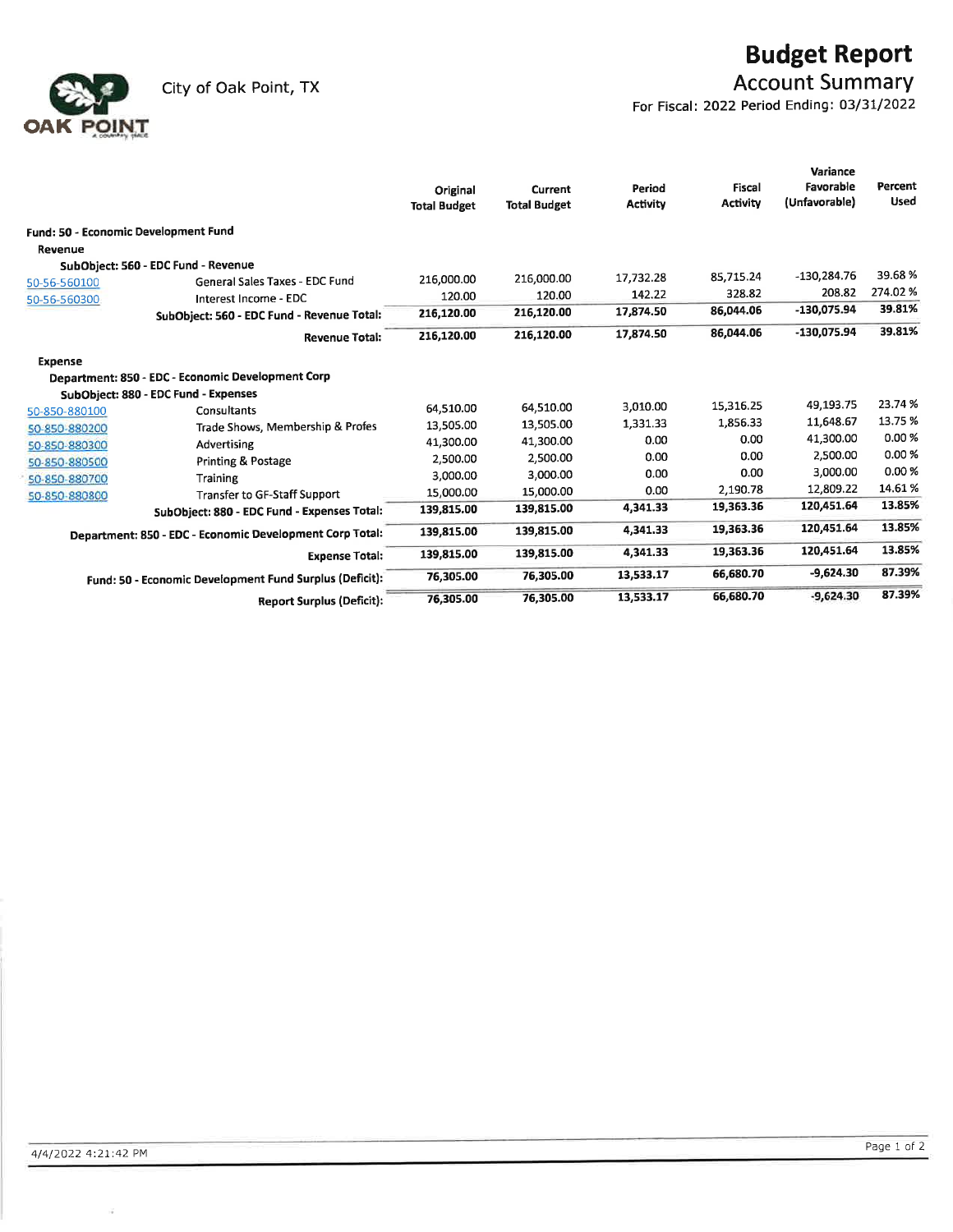# **Fund Summary**

| Fund                             | Original<br><b>Total Budget</b> | <b>Current</b><br><b>Total Budget</b> | Period<br><b>Activity</b> | Fiscal<br><b>Activity</b> | Variance<br>Favorable<br>(Unfavorable) |  |
|----------------------------------|---------------------------------|---------------------------------------|---------------------------|---------------------------|----------------------------------------|--|
| 50 - Economic Development Fund   | 76.305.00                       | 76.305.00                             | 13,533.17                 | 66.680.70                 | $-9.624.30$                            |  |
| <b>Report Surplus (Deficit):</b> | 76,305.00                       | 76.305.00                             | 13,533.17                 | 66,680.70                 | $-9.624.30$                            |  |

 $\widetilde{\mathcal{N}}$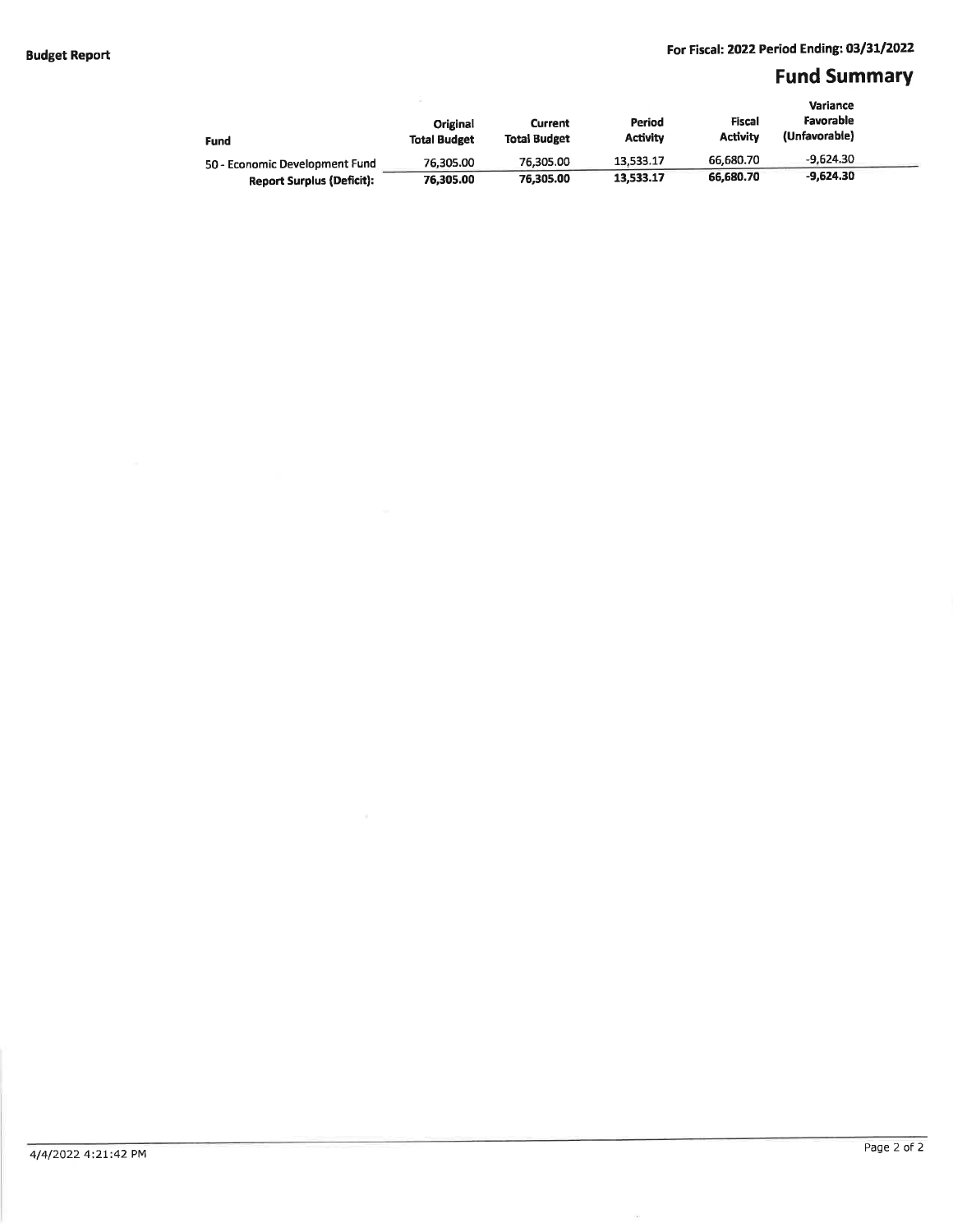

| Account                              | <b>Name</b>                                              | <b>Balance</b> |              |
|--------------------------------------|----------------------------------------------------------|----------------|--------------|
| Fund: 50 - Economic Development Fund |                                                          |                |              |
| <b>Assets</b>                        |                                                          |                |              |
| 50-100099                            | Claim on Cash                                            | $-481.33$      |              |
| 50-112310                            | Texpool - EDC                                            | 1,077,085.50   |              |
| 50-125050                            | <b>Receivable from GF to EDC Fund</b>                    | 0.00           |              |
| 50-127000                            | Sales Tax Receivable - EDC                               | 20,096.40      |              |
|                                      | <b>Total Assets:</b>                                     | 1,096,700.57   | 1,096,700.57 |
|                                      |                                                          |                |              |
| Liability                            |                                                          |                |              |
| 50-200000                            | <b>Accounts Payable</b>                                  | 0.00           |              |
| 50-200099                            | AP Pending - Due to Pool                                 | 0.00           |              |
| 50-285600                            | Sales Tax Payable EDC                                    | 0.00           |              |
|                                      | <b>Total Liability:</b>                                  | 0.00           |              |
| Equity                               |                                                          |                |              |
| 50-360050                            | Fund Balance - Prior Year Adjustments                    | 69,212.10      |              |
| 50-390050                            | Fund Balance - Reserved for EDC Fund                     | 960,807.77     |              |
|                                      | <b>Total Beginning Equity:</b>                           | 1,030,019.87   |              |
| <b>Total Revenue</b>                 |                                                          | 86,044.06      |              |
| <b>Total Expense</b>                 |                                                          | 19,363.36      |              |
| <b>Revenues Over/Under Expenses</b>  |                                                          | 66,680.70      |              |
|                                      | Total Equity and Current Surplus (Deficit):              | 1,096,700.57   |              |
|                                      | Total Liabilities, Equity and Current Surplus (Deficit): |                | 1,096,700.57 |

4/4/2022 4:20:49 PM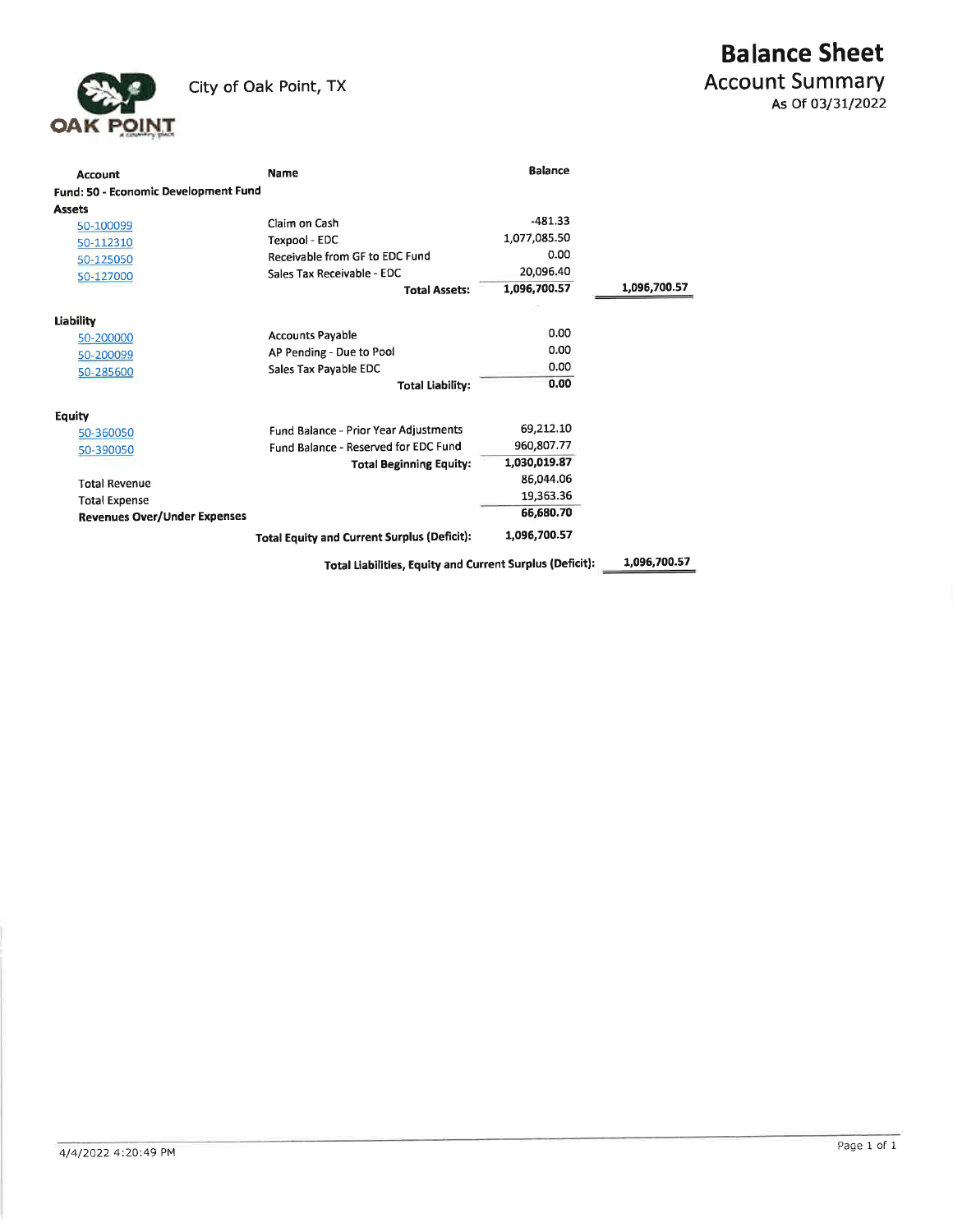City of Oak Point<br>EDC Fund - Sales Tax<br>Current & Previous Year Comparison and Variance Analysis

|                 | Jariance %             | urr to Pre                        |                                                                                                                                                                                                                                                                                                                                                                                                                                                  | ågi                                                                                                    |    |     | š | ŏ,         |  |           |        |
|-----------------|------------------------|-----------------------------------|--------------------------------------------------------------------------------------------------------------------------------------------------------------------------------------------------------------------------------------------------------------------------------------------------------------------------------------------------------------------------------------------------------------------------------------------------|--------------------------------------------------------------------------------------------------------|----|-----|---|------------|--|-----------|--------|
|                 | Variance               |                                   | $\begin{array}{r} \textbf{C} \textbf{L} \textbf{F} \textbf{B} \textbf{B} \textbf{C} \textbf{D} \textbf{F} \textbf{B} \textbf{D} \textbf{D} \textbf{D} \textbf{D} \textbf{D} \textbf{D} \textbf{D} \textbf{D} \textbf{D} \textbf{D} \textbf{D} \textbf{D} \textbf{D} \textbf{D} \textbf{D} \textbf{D} \textbf{D} \textbf{D} \textbf{D} \textbf{D} \textbf{D} \textbf{D} \textbf{D} \textbf{D} \textbf{D} \textbf{D} \textbf$                      |                                                                                                        |    |     |   |            |  | 20,700.13 |        |
| Variance %      | Actual/Budg<br>2021-22 |                                   |                                                                                                                                                                                                                                                                                                                                                                                                                                                  |                                                                                                        |    | 89% |   |            |  |           |        |
| <b>Jariance</b> |                        |                                   | $\begin{array}{r} \textbf{det} \textbf{u} = \textbf{u} \ \textbf{u} = \textbf{u} \ \textbf{u} = \textbf{u} \ \textbf{u} = \textbf{u} \ \textbf{u} = \textbf{u} \ \textbf{u} = \textbf{u} \ \textbf{u} = \textbf{u} \ \textbf{u} = \textbf{u} \ \textbf{u} = \textbf{u} \ \textbf{u} = \textbf{u} \ \textbf{u} = \textbf{u} \ \textbf{u} = \textbf{u} \ \textbf{u} = \textbf{u} \ \textbf{u} = \textbf{u} \ \textbf{u} = \textbf{$                |                                                                                                        |    |     |   |            |  |           |        |
|                 |                        |                                   | L Actuals<br>2021-22<br>20,145.03<br>20,096.33<br>20,452.97<br>27,452.77<br>27,732.28                                                                                                                                                                                                                                                                                                                                                            |                                                                                                        |    |     |   |            |  |           |        |
|                 |                        |                                   |                                                                                                                                                                                                                                                                                                                                                                                                                                                  |                                                                                                        |    |     |   |            |  |           |        |
|                 |                        |                                   | $\begin{array}{l} \textbf{31. At}= \textbf{33.5} \\ \textbf{2020-21} \\ \textbf{35.635.03} \\ \textbf{46.655.03} \\ \textbf{589.05,} \\ \textbf{69.59-481.487.67} \\ \textbf{70.75,} \\ \textbf{81.75,} \\ \textbf{91.75,} \\ \textbf{13.75,} \\ \textbf{13.75,} \\ \textbf{13.75,} \\ \textbf{13.75,} \\ \textbf{13.75,} \\ \textbf{13.75,} \\ \textbf{13.7$                                                                                    |                                                                                                        |    |     |   |            |  |           | 13.95  |
|                 |                        |                                   | $\begin{array}{l} \text{Buge} \\ \text{Buge} \\ \text{202-21} \\ \text{211} \\ \text{121} \\ \text{133} \\ \text{145} \\ \text{156} \\ \text{167} \\ \text{178} \\ \text{189} \\ \text{190} \\ \text{100} \\ \text{101} \\ \text{112} \\ \text{123} \\ \text{130} \\ \text{130} \\ \text{131} \\ \text{132} \\ \text{133} \\ \text{134} \\ \text{135} \\ \text{136} \\ \text{137} \\ \text{138} \\ \text{1$                                      |                                                                                                        |    |     |   |            |  |           |        |
|                 | <b>LActuals</b>        |                                   | $\begin{array}{l} \textbf{2019-20} \\ \textbf{20101.75} \\ \textbf{10101.75} \\ \textbf{111155.47} \\ \textbf{1125.88.} \\ \textbf{12135.89.} \\ \textbf{13135.97} \\ \textbf{1432.81} \\ \textbf{15135.97} \\ \textbf{16173.97} \\ \textbf{17173.48} \\ \textbf{18173.97} \\ \textbf{19173.98.7} \\ \textbf{19173.99.7} \\ \textbf{10173.99.$                                                                                                   |                                                                                                        |    |     |   |            |  |           |        |
|                 |                        |                                   | <b>Budget</b><br><b>2019-20</b><br>8,570.09<br>8,571.71.7383.85<br>9,583.85 85 85 85 85 85 85 85 85 85 86 86 86 96 96 96<br>9,500.09.95 97<br>9,693.95 86 96 96 97<br>11,222.84                                                                                                                                                                                                                                                                  |                                                                                                        |    |     |   |            |  |           |        |
|                 |                        | iL Actuals<br>2018-19<br>8,670.09 |                                                                                                                                                                                                                                                                                                                                                                                                                                                  | 9,477.20<br>9,312.36<br>9,312.5633.00<br>9,593.3583.87<br>9,591.14<br>9,591.14<br>9,068.30<br>9,068.30 |    |     |   |            |  | 1,509.97  |        |
|                 |                        |                                   | <b>Budget</b><br>2018-19<br>2018-19<br>13,739.51<br>5,008.67<br>5,008.57<br>5,008.57<br>7,008.500.57<br>7,008.533.77<br>7,008.533.77<br>7,008.50.100.57<br>7,008.57<br>7,008.57<br>7,008.57                                                                                                                                                                                                                                                      |                                                                                                        |    |     |   |            |  |           |        |
|                 |                        |                                   | $\begin{array}{l} \textbf{1} \textbf{Attual} \\ \textbf{2017-18} \\ \textbf{213-39.51} \\ \textbf{13,739.51} \\ \textbf{13,739.51} \\ \textbf{13,739.51} \\ \textbf{13,739.52} \\ \textbf{13,739.53} \\ \textbf{13,730.57} \\ \textbf{13,731.57} \\ \textbf{13,732.57} \\ \textbf{13,733.58} \\ \textbf{13,734.59} \\ \textbf{14,74.59} \\ \textbf{15,$                                                                                          |                                                                                                        |    |     |   |            |  |           | 04,993 |
|                 |                        |                                   | $\begin{array}{l} \textbf{a} \textbf{u} \textbf{d} \textbf{g} \textbf{t} \\ \textbf{1017-18} \\ \textbf{117.15} \\ \textbf{121.17.55} \\ \textbf{133.4.17} \\ \textbf{153.58} \\ \textbf{163.69}. \\ \textbf{173.73} \\ \textbf{183.73} \\ \textbf{193.73} \\ \textbf{103.73} \\ \textbf{114.48} \\ \textbf{135.73} \\ \textbf{153.73} \\ \textbf{163.73} \\ \textbf{174.$                                                                       |                                                                                                        |    |     |   |            |  |           |        |
|                 | L Actuals              |                                   | $\begin{array}{l} \textbf{2016\_17} \\ \textbf{211} \textbf{7}, \textbf{53} \\ \textbf{7}, \textbf{721}, \textbf{8}, \textbf{8}, \textbf{8}, \textbf{7}, \textbf{7}, \textbf{23}, \textbf{8}, \textbf{8}, \textbf{8}, \textbf{8}, \textbf{9}, \textbf{1}, \textbf{1}, \textbf{2}, \textbf{3}, \textbf{4}, \textbf{5}, \textbf{6}, \textbf{7}, \textbf{8}, \textbf{8}, \textbf{9}, \textbf{1}, \textbf{1}, \textbf{2}, \textbf{3}, \textbf{4}, \$ |                                                                                                        |    |     |   |            |  |           | 83,842 |
|                 |                        |                                   |                                                                                                                                                                                                                                                                                                                                                                                                                                                  |                                                                                                        |    |     |   |            |  |           |        |
|                 |                        |                                   |                                                                                                                                                                                                                                                                                                                                                                                                                                                  |                                                                                                        | ξB |     |   | <b>AVN</b> |  |           |        |



ò.